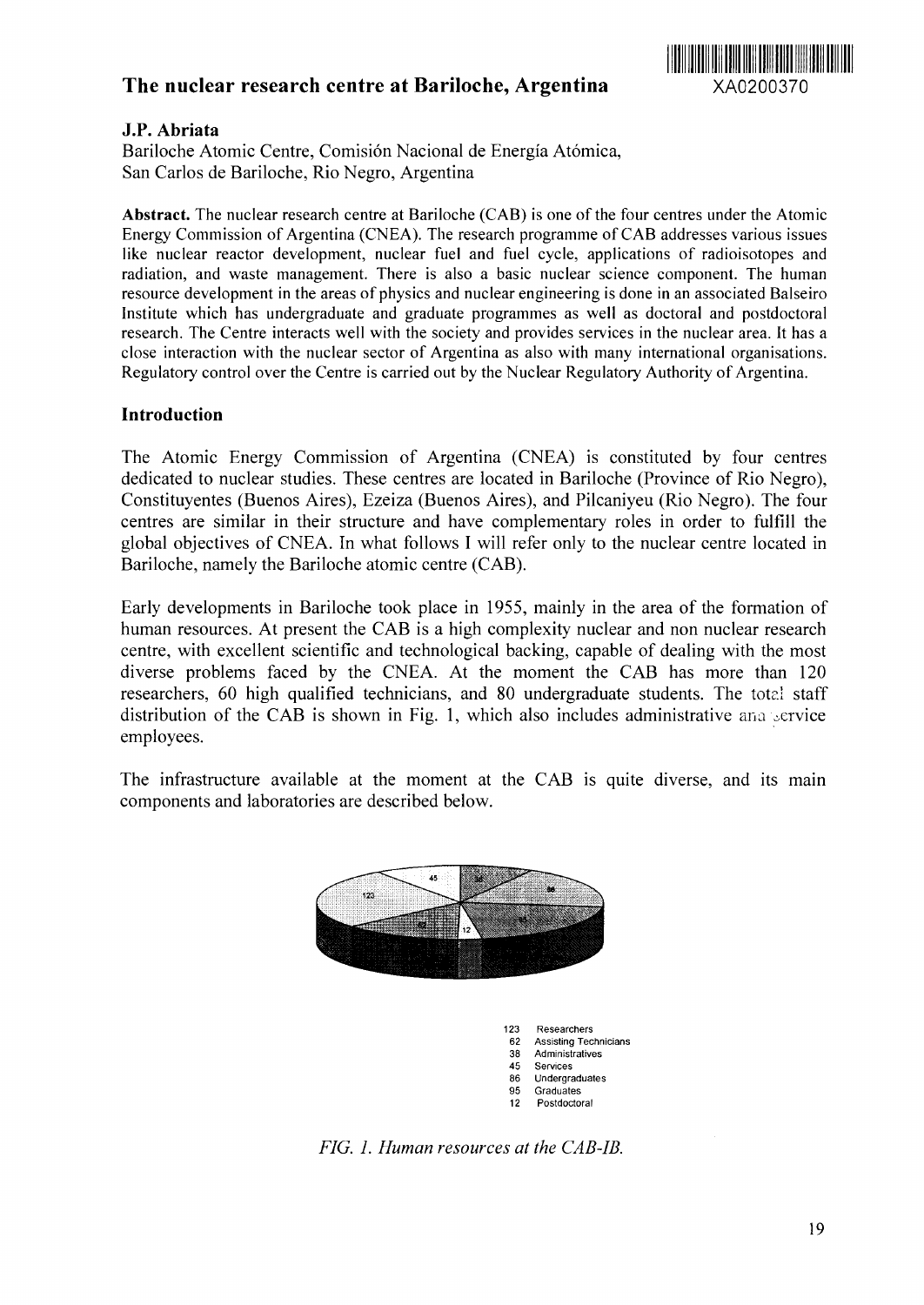- > The RA-6 Nuclear Research Reactor, which has been designed and built in Argentina. The purpose of this reactor is to carry out teaching, training, research and development tasks in the field of nuclear engineering. It is an extremely versatile reactor, useful for very different requirements.
- $\triangleright$  The RA-6 is a 500 kW power reactor of the pool type, easy and secure to handle. The reactor itself possesses a wide array of equipment, both nuclear and conventional, a control room for training of personnel, and a nucleus of variable configuration
- $\triangleright$  A Freon Loop, which consists of a thermohydraulic circuit working at adequate pressures and temperatures in order to simulate operating conditions similar to that of nuclear reactors.
- > A Linear Electron Accelerator of 25 MeV, used as a pulsed source of neutrons for study of materials, analysis by activation and irradiation studies.
- > A Neutron Activation Analysis laboratory, supplemented by gamma spectrometry and appropriate outlying facilities..
- $\triangleright$  A vibration analysis laboratory totally equipped for anticipated diagnosis of failures and maintenance of rotating machinery.
- $\triangleright$  A nuclear materials laboratory, which has extensive experimental facilities for the characterisation of thermal properties of materials of nuclear interest up to very high temperatures.
- $\triangleright$  The laboratory for nuclear materials also includes facilities for thermogravimetric analysis, differential thermal analysis and dilatometry. It also has excellent facilities for the characterisation of powder materials, where particle size and specific area can be determined. Other facilities allow for the microstructural analysis of metallic alloys, ceramics and glasses, including the determination of materials phases and microhardness. It is also possible to carry out programmed thermal treatments at very high temperatures, in vacuum or in oxidant or reducing atmospheres.
- $\triangleright$  Equipment is also available for chemical analysis by means of atomic absorption, spectrophotometry and chromatography.
- $\triangleright$  A full equipped transmission and scanning electron microscopy laboratory.
- $\triangleright$  A laboratory for the study of the physical and chemical properties of materials. This laboratory is very complete and offers a variety of installations for the production of metallic and ceramic materials, as well as equipment for experiments in mechanochemistry (nanoparticles). Systems are also available for the production of controlled gaseous atmospheres, thermogravimetric analysis, automatic equipment for gaseous and cathodic hydruration as well as measurements of hydrogen absorption and desorption, dynamical spectroscopy of hydrogen desorption, and gas chromatography.
- $\triangleright$  A metallurgical laboratory, fully fitted with a complete array of basic equipment for routine metallurgical study of materials. This includes equipment for the absolute determination of hydrogen content. It has the necessary infrastructure for the production of refractory metallic alloys at a laboratory scale, and their detailed metallurgical characterization.
- > A computer and software laboratory, for modeling of engineering systems and computational mechanics, which has very modern equipment, useful for carrying out complex scientific and technological computations.
- $\triangleright$  An extremely well equipped laboratory of atomic collisions and atomic physics, including electrostatic accelerators, collimated ions, and low energy accelerators. It also has an atomic force microscope, AES, XPS and LEED equipment, and sophisticated high vacuum infrastructure.
- $\triangleright$  A low temperatures laboratory, with complete equipment for research in superconducting materials, Helium 3 and Helium 4 cryostats, and calorimetric, magnetic and resistivity facilities. It also has high and low field SQUID magnetometers, cathodic erosion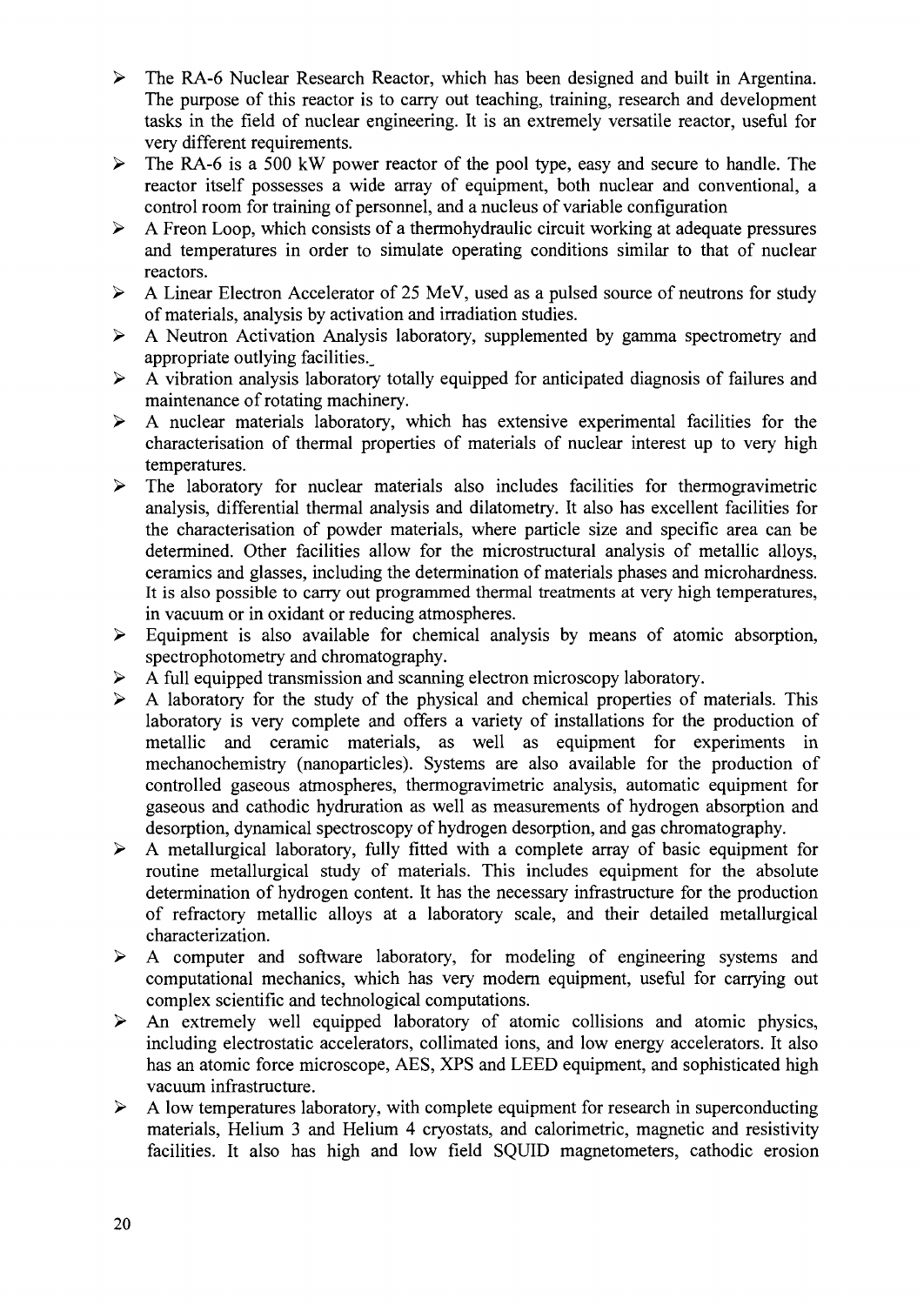machinery for the production of multinetwork thin films, and a laboratory for the production of superconducting materials.

- $\triangleright$  A laboratory for the study of the Properties of Metals, which includes a complete experimental set up for the production and characterisation of metallic samples, including thermodynamic, structural, physical and mechanical properties.
- $\triangleright$  A laboratory for magnetic resonances, fully equipped, covering wide ranges of frequencies, temperatures and magnetic fields.
- $\triangleright$  A laboratory for the study of optical properties of materials, equipped with Raman spectrometry, an optical cryostat and different types of laser systems.
- $\triangleright$  Extensive and modern calculation facilities appropriate for the areas of statistical physics, elementary particles and fields, theory of solids, and fusion and plasma physics problems are available.
- $\triangleright$  The library of CAB contains 17 200 books and 650 journals in the area of physics, chemistry, materials, and nuclear engineering. This library is considered one of the best in the country and amply satisfies the needs of CAB and CNEA.

# **General technical programs**

One of the functions of CNEA is the development of advanced technologies in the nuclear field for peaceful applications. At the moment several high-priority, specific programs, are being developed at CNEA. These programs are listed below:

- $\triangleright$  Reactors and nuclear power plants, which include developments in the area of innovative and advanced reactors, and research reactors.
- $\triangleright$  Nuclear fuels and cycles, including the development of processes, new types of fuels and high density fuels for research reactors.
- $\triangleright$  Radioisotopes and radiations, which include the development of new products of medical use, industrial and agricultural applications, and the study of the therapy of brain tumors by boron neutron capture.
- $\triangleright$  Waste management and decommissioning, including low, medium and high activity wastes, burning of actinides, decommissioning of nuclear power plants, and soil remediation.
- $\triangleright$  Basic nuclear sciences.

Within the programs outlined above, the CAB deals with a wide range of specific problems. Among them we can mention the following research and development programs, most of which are carried out in collaboration with the other three centres of nuclear studies of CNEA.

### **Research and development programs at the Bariloche atomic centre**

- > Reactors. Design and detailed engineering of innovative and research reactors, experiments with research reactors, neutronic design criteria of reactors, development of codes for neutron transport, simulation and analysis of accidents, reliability of processes and safety in reactors, design of safety systems, analysis of critical design items, revision and validation of reactor modeling, analysis of power plant dynamics and operation supervision, analysis and design of nuclear reactor thermohydraulic systems, economic and control management
- $\triangleright$  Fuels design of high density fuels based on silicides, design of new fuels for research and power reactors, development of neutron probes, optimization of methods for obtaining uranium mixed oxides, vibrational analysis and remote monitoring of fuels, zircaloy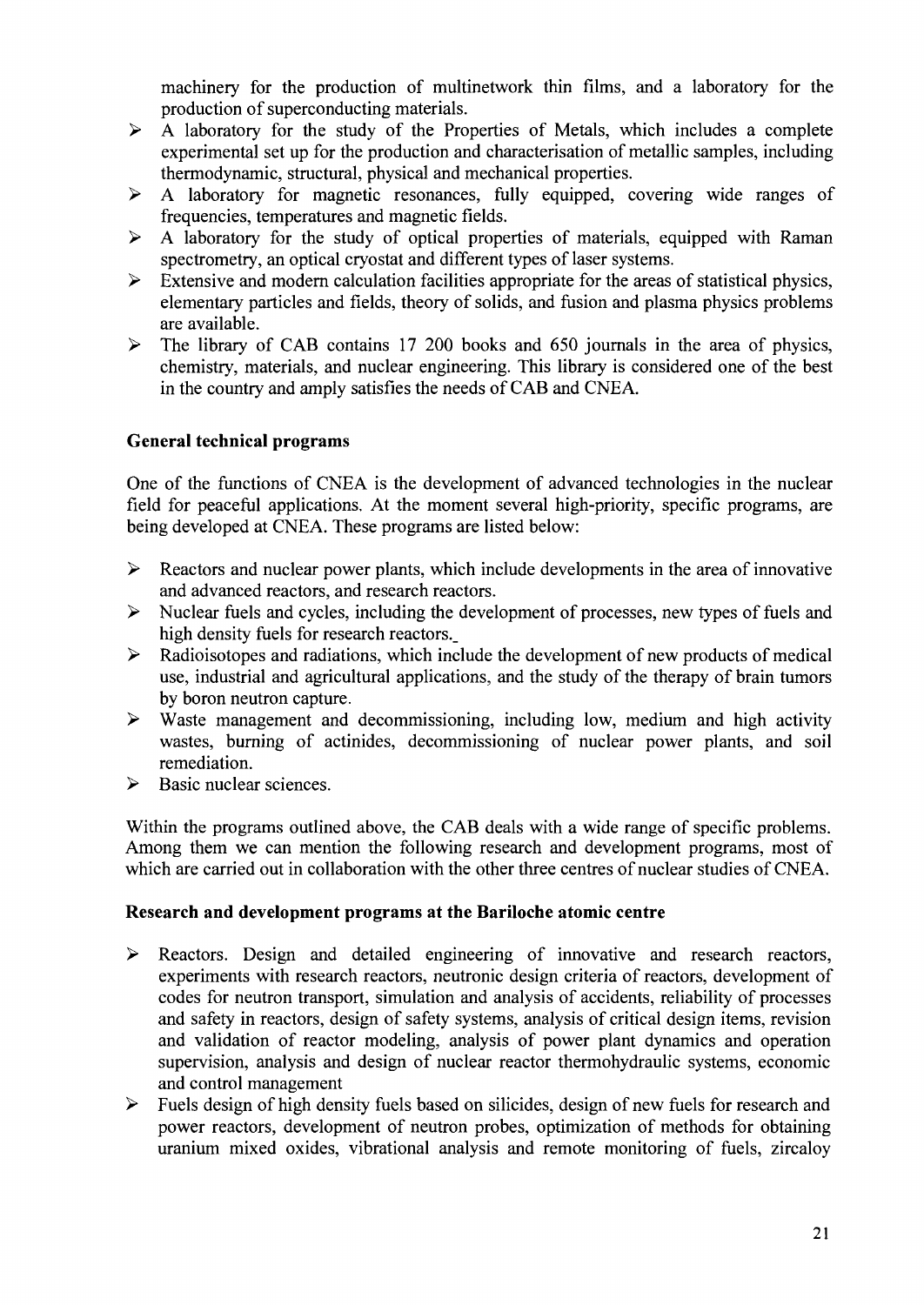hydruration, kinetics of hydruration, hydrogen influence on the mechanical properties of zirconium based alloys.

- > Radioisotopes and radiations. Brain: tumor therapy by boron neutron capture, implementation and starting up of the gamma detection system in the RA-6 reactor, beam and dosimetry optimization, experiments with phantoms, operation and procedure protocols, modeling and codes for patient treatment planning. Activation analysis for elements traces. Design and modeling of radioactive material containers. Radiation sensors by means of paramagnetic resonance spectrometry.
- $\triangleright$  Wastes, storage and immobilization of radioactive wastes in glasses, irradiation effects on glasses, isotopic composition and waste criticality, burning of actinides.
- > Basic nuclear sciences. Basic research in physics, in the areas of solid state, low temperatures, magnetic resonance, atomic collisions, surfaces, metals and alloys, elementary particles and fields, and nuclear data.
- $\triangleright$  Basic research in physical chemistry, in the areas of thermochemistry, interaction of gases with metals, hydruration of metals, properties of metallic oxides, and properties of interfaces.
- $\triangleright$  Research and computational modeling in fluid dynamics, computational mechanics, mathematical aspects of computational modeling and simulation, computational modeling of thermochemical properties.

The matrix relation between the CAB infrastructure and its research and development programmmes is schematized in Figure 2

# **Other technical activities at the Bariloche atomic centre**

Based its specific activities within CNEA, the CAB actively interacts with society in general. Among the types of activities developed in this sense, we can mention the following:

- $\triangleright$  Technology transfer and technological innovation tasks in nuclear and non nuclear fields, as required by third parties.
- $\triangleright$  The human resources and infrastructure of the CAB help to resolve the most diverse technological problems faced by other public entities or private companies.
- $\triangleright$  Some of the tasks performed correspond to the solution of a number of problems in the area of materials science, development of pilot power plants, technical assistance to nuclear power stations, computer science services, forensic technology, consultancy and technological planning, specific technical training, metrology, services to the oil industry, services in the area of medical supplies and instruments, and contributions to the study and improvement of legal norms for technological transfer activities within the country .
- $\triangleright$  Contribution to the formation of human resources in other regions of the country in the areas of physics and engineering, mainly by teaching advanced courses.
- > Training at the CAB of human resources that do not belong to CNEA, in areas of nuclear interest.
- $\triangleright$  Courses given at the CAB for improvement of the teaching of mathematics, physics and engineering, aimed at high school teachers across the country, which include training in the experimental area.
- > Periodic seminars on education in physics and engineering for the general public.
- $\triangleright$  Organization and management of scientific and technological meetings of all type in the Bariloche area.
- $\triangleright$  Assistance to the community of Bariloche in questions of safety and environment, mainly in what refers to the handling of toxic wastes, forest fires and other public emergencies .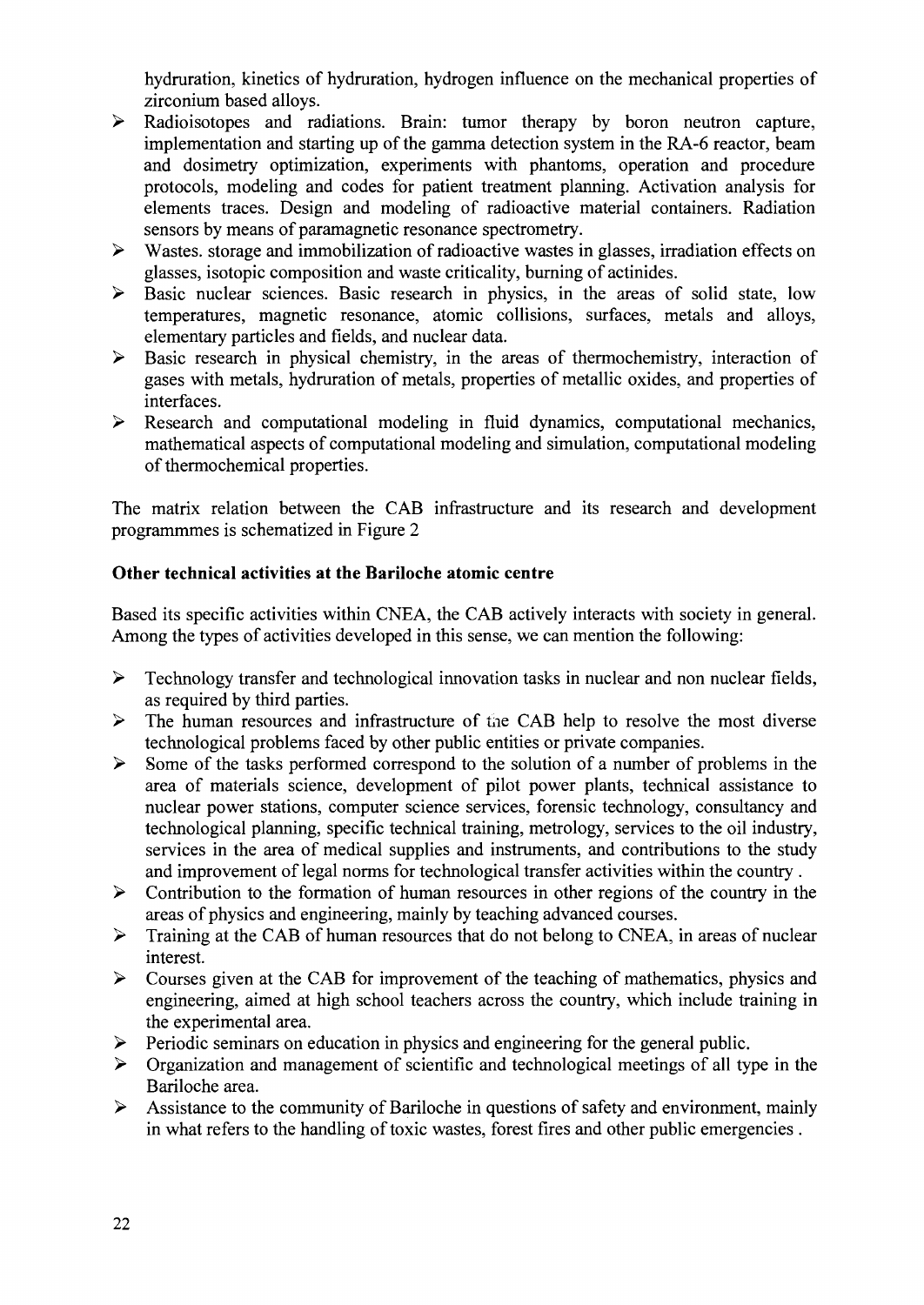|                               |                                                            | R&D Programmes at CAB-IB |              |             |               |
|-------------------------------|------------------------------------------------------------|--------------------------|--------------|-------------|---------------|
|                               |                                                            | <b>REACTORS</b>          | <b>FUELS</b> | R & R       | <b>WASTES</b> |
| $ \bar{I} $                   | <b>RA-6</b>                                                | $\mathbf X$              |              | $\mathbf X$ |               |
| $\overline{N}$                | <b>FREON LOOP</b>                                          | $\mathbf X$              | X            |             |               |
| $\overline{F}$<br>${\bf R}$   | <b>LINAC</b>                                               | $\mathbf X$              | $\mathbf X$  |             |               |
| $\overline{\mathbf{A}}$       | <b>NAAL</b>                                                |                          |              | $\mathbf X$ | X             |
|                               | AEROSOL.<br>CHARACT.                                       |                          |              | $\mathbf X$ | $\mathbf X$   |
| $\overline{\mathbf{S}}$<br>T  | <b>VIBRATION</b>                                           | $\mathbf X$              |              |             |               |
| $\overline{R}$<br>${\bf U}$   | <b>NUCLEAR</b><br>MATLS.                                   |                          | $\mathbf X$  |             | $\mathbf X$   |
| $\mathbf C$<br>T              | <b>ELECTRON</b><br>MICRO-<br><b>SCOPY</b>                  |                          | $\mathbf X$  |             | $\mathbf X$   |
| $\overline{U}$<br>$\mathbf R$ | <b>PHYSICAL</b><br><b>CHEMISTRY</b><br><b>OF</b><br>MATLS. |                          | $\mathbf X$  |             | $\mathbf X$   |
| $\overline{E}$                | METALLU-<br>RGICAL LAB.                                    | X                        | $\mathbf X$  |             |               |
|                               | COMPUTA-IONAL<br>MECHAN-<br><b>ICS</b>                     | $\mathbf X$              | $\mathbf X$  |             | $\mathbf X$   |

BASIC NUCLEAR SCIENCES: ATOMIC COLLISIONS,<br>LOW TEMPERATURE, METALS, MAGNETIC TEMPERATURE, METALS, MAGNETIC<br>NCE, OPTICAL PROPERTIES LAB., RESONANCE, THEORETICAL PHYSICS.

*Fig. 2. Matrix relation between CAB infrastructure and R&D programmes.*

In summary, the interaction of the CAB and CNEA with society in general is very intense and covers very diverse aspects.

The scientific and technological know-how of the Bariloche atomic centre and CNEA, and their readiness to collaborate, are widely acknowledged by society in general, and has fostered strong links with the community. Moreover, the nature of the activities at CAB has had over the years a positive influence on the public opinion, encouraging young people to look for new and promising possibilities in their professional development.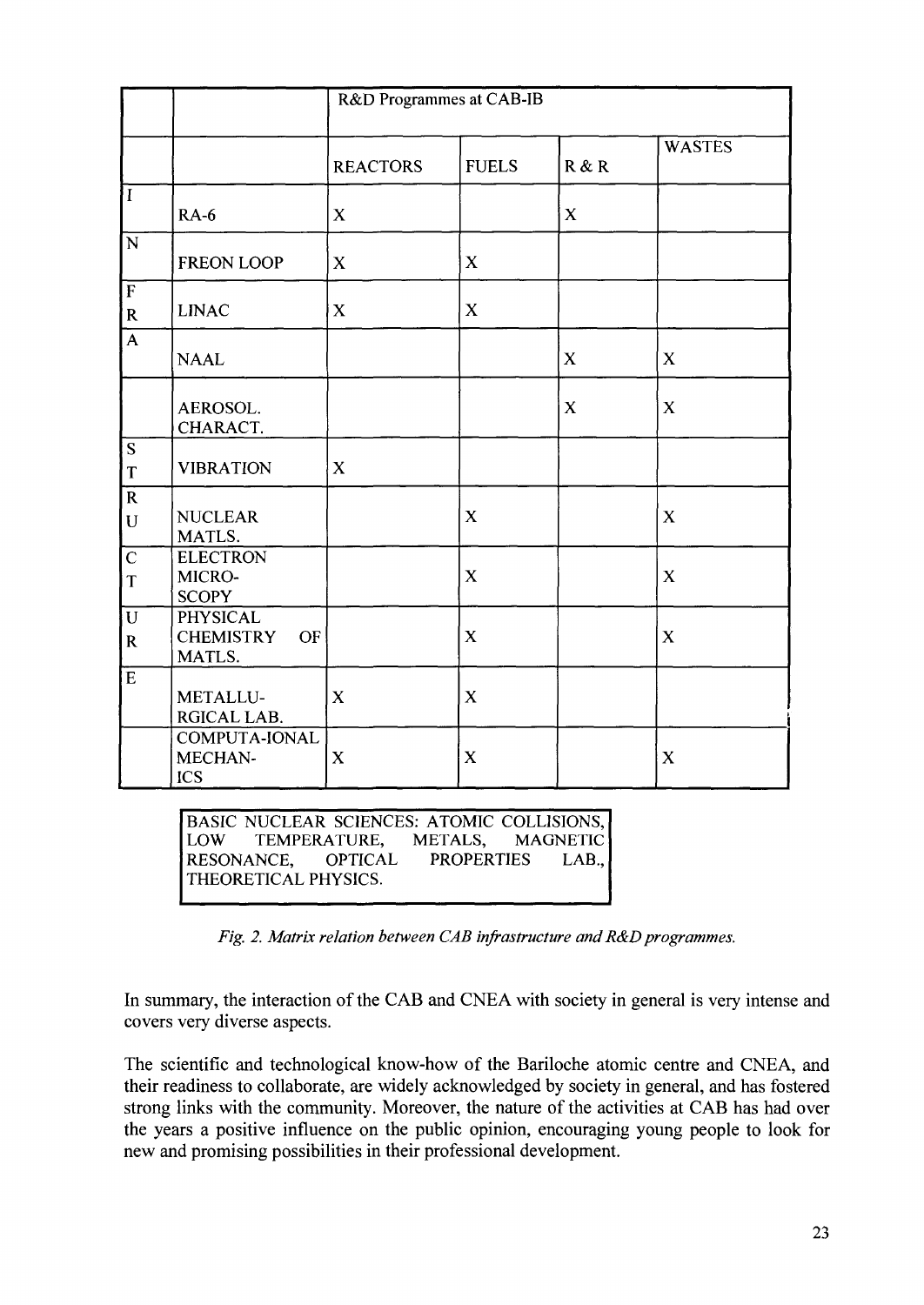# **Challenges for the future**

The CAB is faced with important and immediate challenges. Among them we have:

- $\triangleright$  To continuously establish new goals and orientations in their lines of work to satisfy the requirements of CNEA, bearing in mind that change is the only constant.
- $\triangleright$  To maintain and increase the potential for response to the demands of the CNEA in its traditional areas, especially in what refers to its high-priority programs.
- $\triangleright$  To find means for the preservation of the know-how and the scientific and technological infrastructure developed over the years.
- $\triangleright$  To be appropriately qualified to satisfy non nuclear technological demands.
- $\triangleright$  To generate the necessary connections with other nuclear centres, national and foreign institutions, and with other government organizations and private companies, in order to work co-ordinately on the type of scientific and technological problems which, because of their nature and magnitude, require such co-operation.
- $\triangleright$  To maintain an appropriate balance and connection between scientific and technological research, and between technological and economical development, aimed at the efficient and cost-effective resolution of interdisciplinary problems in nuclear and non nuclear fields.
- $\triangleright$  To identify future lines of work with the highest probability of being future high-priority needs of the CNEA.
- $\triangleright$  To promote the incorporation of young professionals to maintain the optimal average age among the personnel, and therefore the associated push and creativity towards the specific objectives of CNEA and CAB.
- $\triangleright$  To contribute to improve state policies in the area of nuclear technology to satisfy the needs of society.
- $\triangleright$  To optimize the use of the available public funds, generating the necessary actions that will guarantee the adequate completion of the tasks assumed. To consider their eventual re-structuring in order to keep adapted without loss of efficiency to possible adjustments in the resources assigned by the country.
- $\geq$  To improve co-operation with other foreign organizations with similar objectives.<br>  $\geq$  To maintain the recognition and international and regional leadership gained in the
- > To maintain the recognition and international and regional leadership gained in the fields of science and technology, in particular in nuclear matters, in order to advise, participate and contribute to meet the international and regional challenges presented to CNEA.
- $\triangleright$  To promote in the media and other spheres of public influence the knowledge of the CAB and CNEA and their role as parts of society. This includes explaining their mission of contributing to guarantee in the near future the supply, as well as the completely secure handling, of nucleoelectric power and related technologies.
- $\triangleright$  The importance of the above goal has strongly to do with the protection of the environment at world level, in which CNEA and CAB are strongly involved. This is a problem that goes beyond the limits of our country and accounts for the need of urgent international co-operation.

### **National and international co-operation**

At the international level, the CAB collaborates and participates in a variety of projects and events, both in nuclear and non nuclear fields. The character of this international co-operation is, on the one hand, to offer and contribute to the formation of human resources, and, on the other hand, to collaborate on equal footing with developed countries in R&D. This international co-operation is carried out in many cases with the participation of IAEA. For example, through this IAEA, five international scholarship holders were trained in Chemistry, Materials Science, Research Reactors and Neutron Physics during 1995-1999.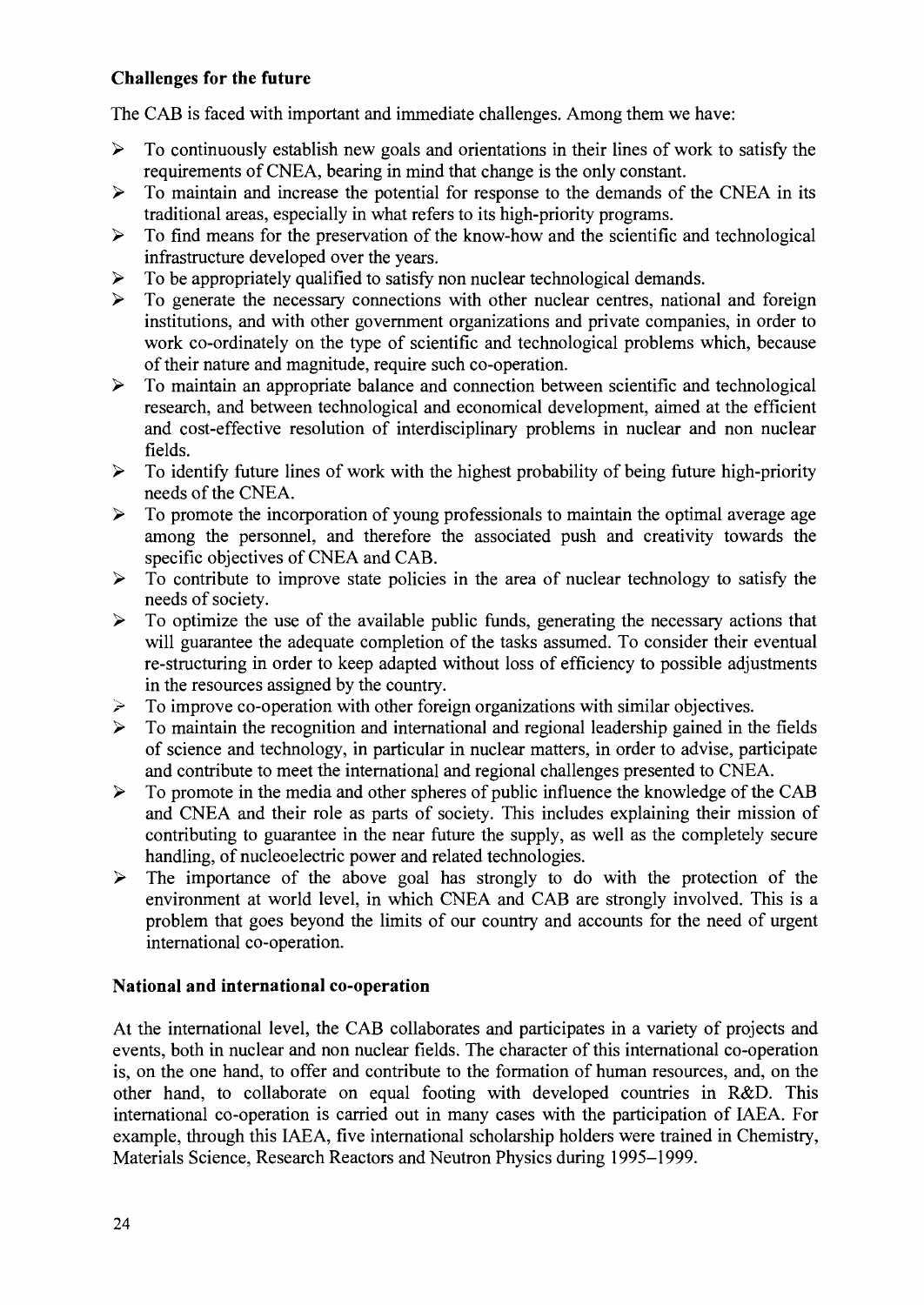During 1997-1999, thanks to scholarships offered by CNEA, five postgraduate Latin American students specialized in Nuclear Energy and its Technological Applications, while during 1998-1999 six undergraduate students of the same origin were received at the CAB. Concerning international projects, there has recently been participation in the International Working Group on Fuel Cycle Options, as well as in co-ordinated research programs related with Fusion and Heavy Water Reactors.

Excellent bilateral cooperative relations exist with Germany, the USA (DOE.), Norway and Romania, focused mainly on nuclear-related areas.

The CAB regularly carries out and participates in the organization of international events in science and technology related with nuclear and non nuclear problems, which have always been of great success.

At the national level, there is an important nuclear sector external to CNEA consisting of state and/or private companies involved in the nuclear industry. The CAB interacts strongly with these companies, providing technological backing under the form of technical consultancies and services. Briefly, the following companies belong to the Argentinean Nuclear Sector:

- > NASA, which manages the two Argentinean nuclear power stations in operation and a third power station under construction,
- $\triangleright$  CONUAR SA, a nuclear fuels manufacturer,
- > INVAP SE, a company of applied research and advanced technology in the nuclear and
- $\triangleright$  ENSI SE, a heavy water production
- $\triangleright$  FAE SA, a company for the production of special alloys, mainly zircaloy,
- > DIOXITEK, which runs a production plant for uranium dioxide of nuclear quality,
- $\geq$  FUESMEN, specialized in nuclear medicine,<br> $\geq$  NM SE, specialized in engineering services
- NM SE, specialized in engineering services in connection with ionizing radiations and exploitation projects of uranium minerals.

Finally, the Nuclear Regulatory Authority (ARN) should be mentioned. This is an independent national organization with which the CNEA and CAB strongly interact concerning the control, regulation and inspection of its entire nuclear installations and activities. In this way the CAB makes sure, and also gives assurance to the community, of the detailed compliance to all the conditions of safety, care and protection of persons and the environment demanded by society and national law .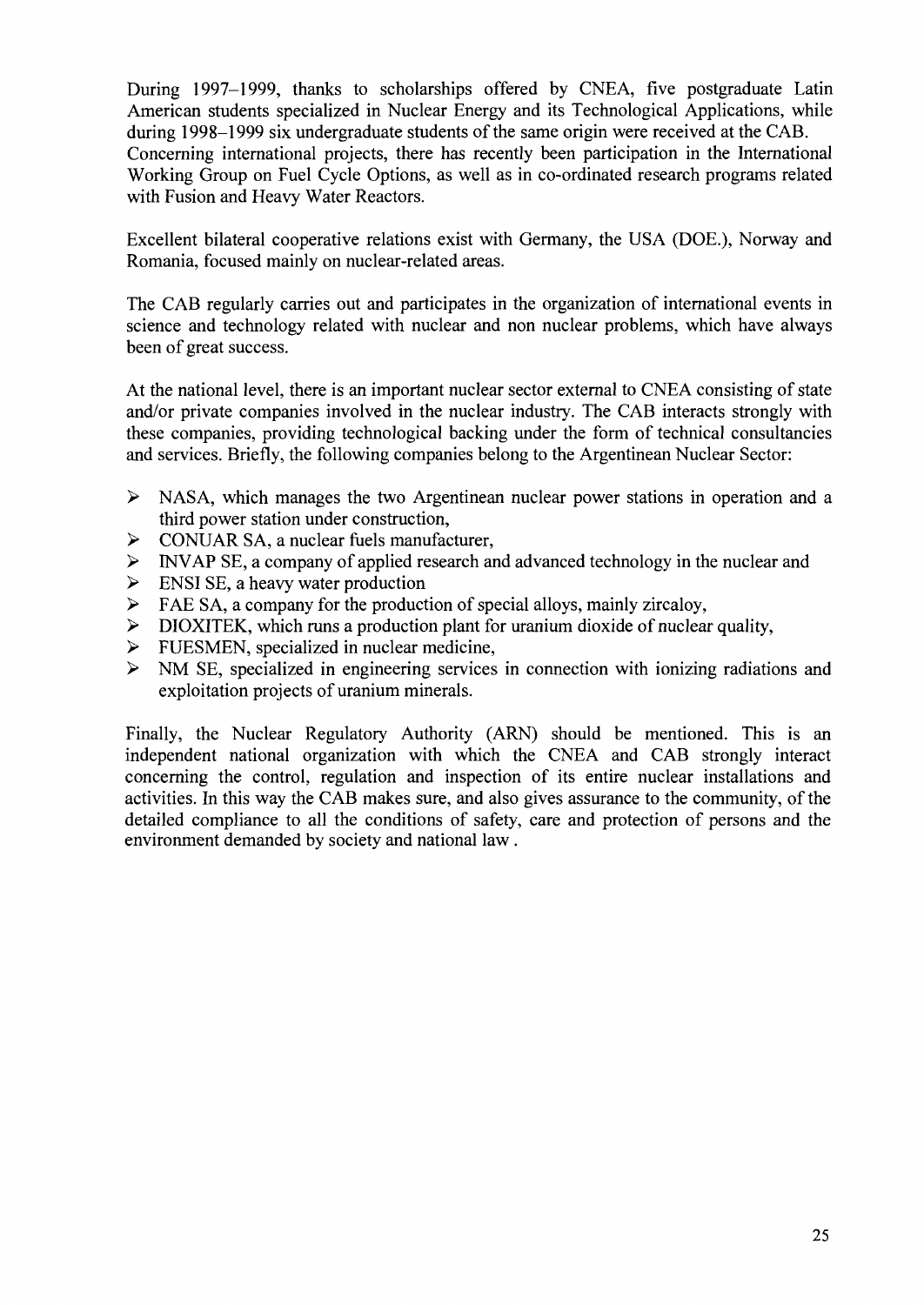# **Appendix**

### **RECENT PUBLICATIONS BY THE BARILOCHE ATOMIC CENTRE**

For the benefit of the reader, and as a specific description of some of the activities performed at the Bariloche atomic centre, below is given a set of recent publications. These publications should provide an overall picture of the current fields of interest at the Centre. For each cited publication, the author signaled in bold may be addressed for additional information. All the signaled authors have the following address: *Centro Atomico Bariloche, 8400 Bariloche, Rio Negro, Argentina; Phone (54) 2944 445100.* Alternatively, the following common e-mail address could be used: webmaster@cab.cnea.gov.ar

Cingolani, E., Van Humbeeck, J. and Ahlers, M., 1999, "Stabilization and Two Way Shape Memory Effect in Cu-Al-Ni Single Crystals", *Metallurgical and Materials Transactions A,* 30, p. 493.

Lifschitz, A., Farengo, R. and **Arista,** N., 2000, "Ionization, stopping and thermalization of hydrogen and boron beams in fusion plasmas", *Physics of Plasma,* 62, p. 52902.

**Arribere, M.A.,** Cohen, I.M., Kestelman, A.J. and Ribeiro Guevara, S., 2000, "Use of the Parametric Method to Evaluate the Analytical Significance of Threshold Reactions on P, Si, and Mg by NAA", *Journal of Radioanalytical and Nuclear Chemistry,* 244 (2), p. 417.

Alcalde, R., **Arribere,** M.A., Daurade, M., Gil, M.I., Kestelman, A.J., Ribeiro Guevara, S., Roman Ross, G. and Sanchez, R.S., 2000, "Survey of heavy metals and other toxic elements in the upper Negro river ecosystem", *IAEA* — *CNEA* — *CAB Technical Co-operation Project 2/010. Technical Report* CAB N° 4602900.

Prado, M.O., Messi de Bernasconi, N., **Bevilacqua,** A.IV. , Arribere, M.A., Heredia, A.D. and Sanfilippo, M., 1999, "Alpha Radiation Effects on the Hardness and the Toughness of a Borosilicate Glass Utilized for the Inmobilization of Nuclear Wates", *Proceedings of the VII General Conference on Nuclear Energy, Rio de Janeiro, Brasil.*

Prado, M.O., Messi de Bernasconi, N., **Bevilacqua, A.M.** and Arribere, M.A, 1999, "Radiation Damage in Sintered Glass Waste Forms", *Proceedings of the VII General Conference on Nuclear Energy, Rio de Janeiro, Brasil. Technical Report* CAB N° 3719099.

Messi de Bernasconi, N., Prado, M., **Bevilacqua, A.M.,** Arribere, M., Russo, D., Heredia, A., Prastalo, S. and Sbriller, J., 1997, "Behavior of Sintered Glasses Containing Simulated High-Level Wastes Under Repository Conditions", *Final Report, Research Contract IAEA/CNEA-CAB N° 6745/R4/RB.*

Messi de Bernasconi, N., Prado, M., **Bevilacqua, A.M.,** Arribere, M., Heredia, A. and Sanfilippo, M., 1998, "Alpha Radiation Damage Effects in Sintered Glass Waste Forms", *Proceedings of the Argentine Association for Nuclear Technology XXVI Meeting, Buenos Aires, Argentina. Technical Report CABW* 3719198.

Nigmatulin, T.R., **Bonetto, F.,** Larreteguy, A.E. and Lahey Jr., R.T., 1999, "An Experimental Study of Dispersed Liquid/Liquid Two-Phase Upflow in a Pipe", *to be published in Chem. Eng. Sci.. Technical Report* CAB N° 4401800.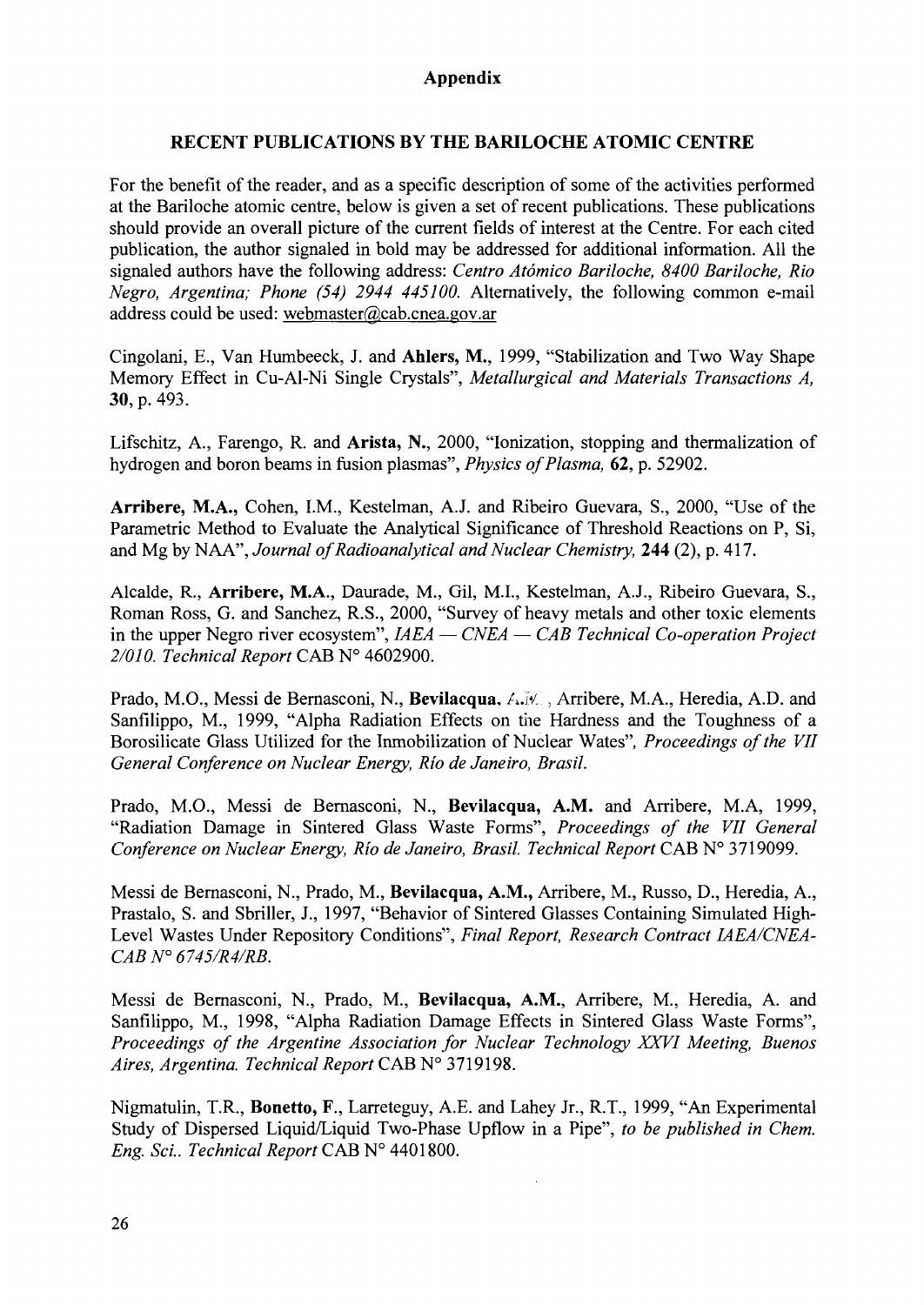Nigg, D., Wemple, CA., Blaumann, H., **Calzetta Larrieu, О.,** Longhino, J.M. and Ribeiro Guevara, S., 2000, "Collaborative Neutronic Performance Characterization of the CNEA Epithermal-Neutron Beam Facility for BNCT". *Technical Report* DOE — CAB № 4708500.

Zanocco, P., Giménez, M. and **Delmastro, D.,** 1999, "LOHS Design Maps: An Early Evaluation of Safety in the Design of an Integrated Nuclear Reactor", *to be published in Nuclear Engineering and Design. Technical Report* CAB № 4104599.

**Delmastro, D.,** 2000, "Thermalhydraulics Aspects of CAREM Reactor". Technical Report CAB № 4405500. *IAEA Technical Committee Meeting on Natural Circulation Data and Methods for Innovative Nuclear Power Plant Design, Vienna, Austria.*

De Lorenzo, N., Fernández, C. and Scarnichia, E., 1999, "Fuel Element Shielding for Carem Reactor". *Technical Report* CAB № 41001899.

Winkler, E., Etchegoin, P., **Fainstein, A.** and Fainstein, C, 1998, "Luminescence and Resonant Raman Scattering of Color Centres in Irradiated Crystalline L-alanine", *Physical Review B,* 57, p. 13477.

**Fainstein,** A., Maiorov, В., Guimpel, J., Nieva, G. and Osquiguil, E., 2000, "Annealing disorder and photo induced order of oxygen chains in detwinned  $Yba_2Cu_3O_665$  single crystals probed by Raman scattering", *Physical Review B,* 61, p. 4298.

**Farengo,** R., 1998, "Comparison of Compact Toroid Configurations. Non Inductive Current Drive and Beam-Plasma Interaction in Compact Toroids", *Co-ordinated Research Programme, IAEA/CNEA-CAB Research Contract № F 1.30.07.*

**Felicelli,** S., Heinrich, J.C. and Poirier, D.R., 1998, "Finite Elements Analysis of Directional Solidification of Multicomponent Alloys", *Int. J. Numer. Meth. Fluids,* **27,** p. 207.

**Felicelli,** S., Poirier, D.R. and Sung, P.K., 2000, "A finite element model for prediction of pressure and redistribution of gas forming elements in multicomponent casting alloys", *Metallurgical and Materials Transactions B,* 31, p. 1283.

**Fontanini, H.** and Tapia, E., 1999, "Operation Support Systems Improvements for Atucha I Nuclear Power Plant". *Technical Report* CAB № 4802599. *Work presented at the IAEA Specialists' Meeting on Modernization of Nuclear Power Plants Instrumentation and Control Systems, Buenos Aires, Argentina.*

**Giménez,** M., Vertullo, A., Schlamp, M. and Zanocco, P., 1999, "Development of a Computational Code for the Analysis of Reactivity Transients in Research Reactors", *Final Report, IAEA Research Contract № 8787/RB. Technical Report* CAB № 4104499.

**Granada, J.,** Gillette, V., Sbaffoni, M, Pepe, E. and Mayer, R., 1998, "Neutron Cross Sections for Cold Moderator Materials", *Proceedings of the International Topical Meeting Ion Nuclear Applications of Accelerator Technology. Technical Report* CAB N° 2623598.

**Grizzi,** O., Sanchez, E., Gayone, J., Guillemot, L., Esaulov, V. and Baragiola, R., 2000, "Formation of Autoionizing Ne\*\* in Grazing Collisions with an Al(lll) Surface", *Surface Science,* **469,** p. 71.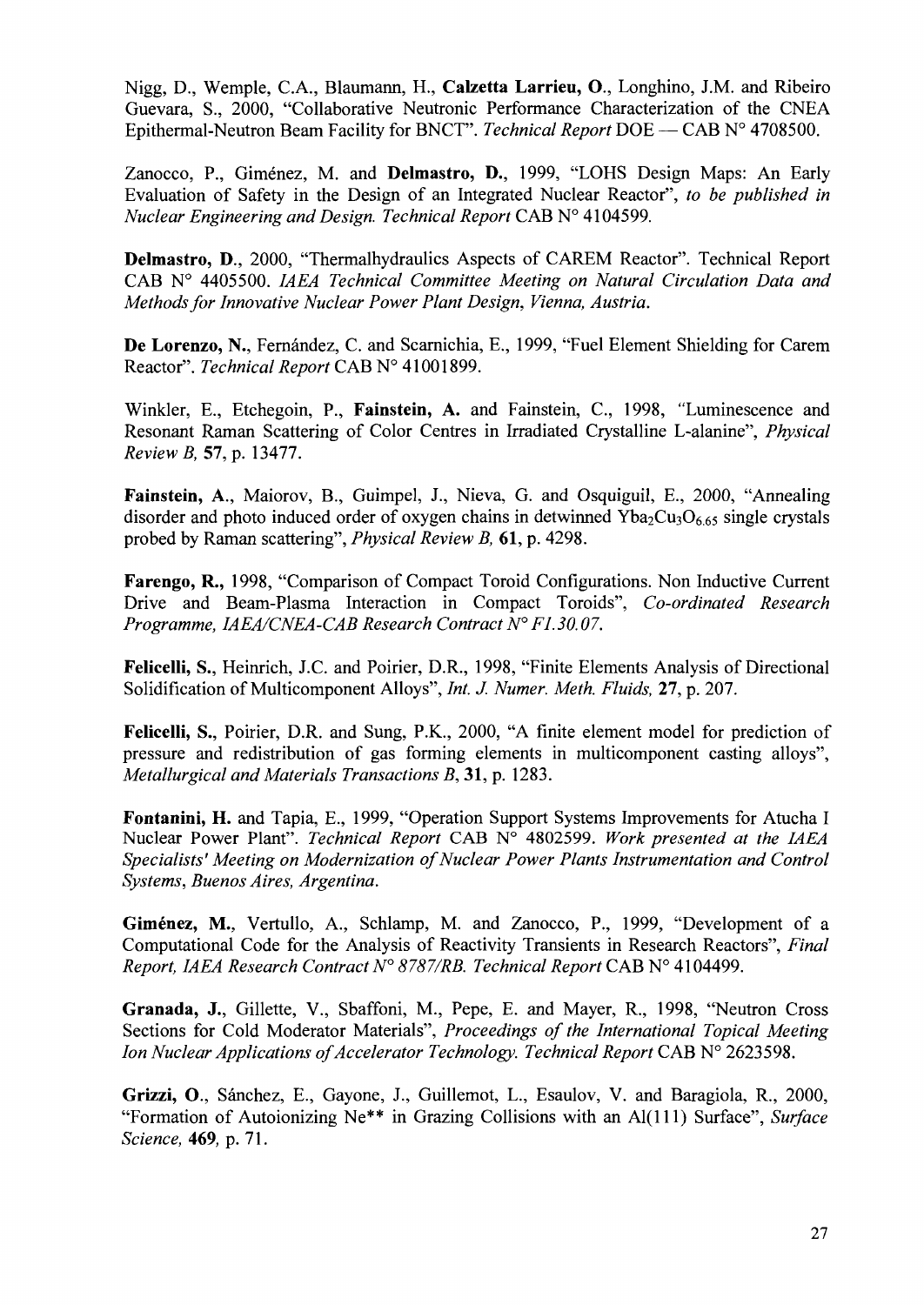**Leszcyznski, F.,** 1998, "Final Stage of Wims-D Library Update Project. Definition and Analysis of Heavy Water Reactor Benchmarks for Testing New Wims-D Libraries — Part II.", *Co-ordinated Research Programme, IAEA/CNEA-CAB. Technical Report* CAB N° 4524899.

**Markiewicz, M.,** 1999, "Temperatures and Stresses Estimation in Reactivity Control Rods for CAREM-25". *Technical Report* CAB N° 4909199.

**Markiewicz, M.** and Estevez, E., 1999, "General Assembly of Fuel Elements for CAREM 25". *Technical Report* CAB N° 4909399.

Estevez, E. and **Markiewicz, M.,** 1999, "Temperatures and Stresses Estimation in Fuel Plates for Fuel Elements P-06". *Technical Report* CAB N° 4916899.

Fernández, G., Rodríguez, D. and Meyer, G., 1998. "Temperature Effects on the Kinetics of Hydride Formation in Zry-4. Hydrogen Energy Progress", *Proceedings of the 12th. World Hydrogen Energy Conference,* 2, p. 1095.

Fernández, G.E. and Meyer, G., 2000, "A reaction-diffusion analysis of the hydriding kinetics of Zirconium- based alloys", *J. Nucl. Mater.,* **279** (2-3), p. 167.

Feijoo, R., **Padra,** C, Saliba, R., Taroco, E. and Venere, M., 1999, "Shape Sensitivity Analysis for Energy Release Rate Evaluation and its Application to the Study of Three-Dimensional Cracked Bodies", *to be published in Comp. Meth. Appl. Mech and Eng. Technical Report* CAB N° 3501999.

**Pregliasco, G.,** Gayone, J., Grizzi, O., Sanchez, E., Niebieskikwiat, D. and Kaul, E., 1999, "Study of Radiation Damage on Si (111) by Atomic Force Microscopy", *Proceedings of the 18th European Conference on Surface Science, Vienna. Technical Report* CAB N° 2131899.

**Ribeiro Guevara,** S., Arribere, M.A., Masaferro, J., Villarosa, G. and Kestelman, A.J., 1999, "Sedimentation Rates by <sup>210</sup>Pb Dating by High Resolution Gamma Ray Spectrometry". *Technical Report* CAB N° 4607599. // *Latin American Symposium on Isotopic Geology, Villa Carlos Paz, Cordoba, Argentina.*

**Russo, D.,** 1999, "Final Disposal by Vitrification of Celular Phone Batteries". *Technical Report* CAB N° J-l 10, *Technology Transfer Unit, CAB.*

Yawny, A., Lovey, F. and **Sade, M.,** 2000, "Pseudo-elastic fatigue of Cu-Zn-Al single crystals: The effect of concomitant diffusion processes", *Material Science and Engineering A,* **290,** p. 108.

**Salva, H.,** 1999, "Evaluation of Microwave Heating Method of Heavy Viscous Oil". *Technical Report* CAB N° J-l 19, *Technology Transfer Unit, CAB.*

Niebieskikwiat, D.G., **Sanchez, R.,** Caneiro, A., Morales, L., Vazquez-Mansilla, M., Rivadulla, F. and Hueso, L., 2000, "High temperature properties of Sr2FeMoO6 double perovskite: Electrical resistivity, Magnetic Susceptibility and ESR", *Phys. Rev. B,* 62, p. 3340.